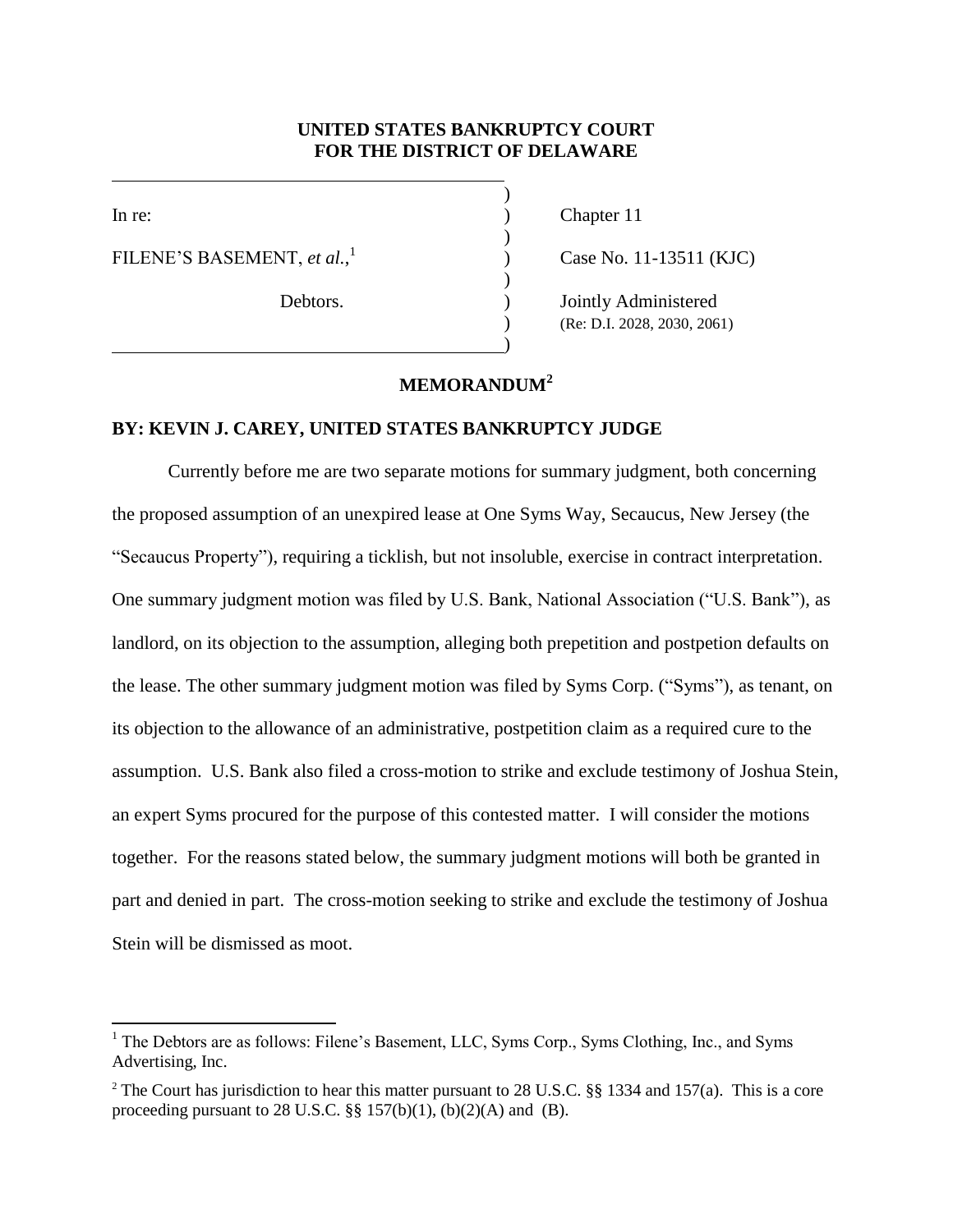## **BACKGROUND**<sup>3</sup>

On May 8, 1986, by Assignment and Assumption of Ground Lease, dated May 16, 1986, Syms assumed the rights as tenant from Hartz Mountain Metropolitan ("Hartz") to what is known as Severance Lease No. 5 (the "Lease") for use of the Secaucus Property. The Lease is one of many "severance leases" created as part of a larger ground lease. The Lease is for a term of 299 years and was entered into between First Pennsylvania Bank N.A. as landlord<sup>4</sup> and Hartz as tenant on April 29, 1977. In addition to net annual rent, additional rent was fixed at five cents per square foot. The landlord is also entitled to percentage rent equal to 15 percent of the tenant's "Annual Net Cash Flow" (the "Percentage Rent"). Annual Net Cash Flow is defined in the Lease as "any net excess refinancing proceeds received during any calendar year from any permanent mortgage refinancing of all or any part of the Demised Land and/or any building thereon." Lease Article 2.4(b)(2). The term "net excess refinancing proceeds" is defined as:

> the amount by which the principal amount of any refinanced permanent mortgage covering a building on the Demised Land exceeds the unpaid principal balance of any existing mortgage covering such building, minus all costs and expenses incurred in connection with any such refinancing . . . .

*Id.* The Percentage Rent for each year comes due on February 28 of the following year.

Syms was the borrower under a \$75 million revolving credit facility with Bank of America N.A. ("Bank of America") pursuant to a Credit Agreement dated as of August 27, 2009 (the "Credit Agreement"). On March 8, 2011, the Debtor entered into the second of three amendments to the Credit Agreement with Bank of America (the "Second Amendment"). The Second Amendment provided for what Syms refers to as a "short term, bridge loan" for

<sup>&</sup>lt;sup>3</sup> The facts provided are undisputed by the parties.

<sup>4</sup> Pennsylvania Bank N.A. and CoreStates N.A. were predecessors in interest as landlord to U.S. Bank.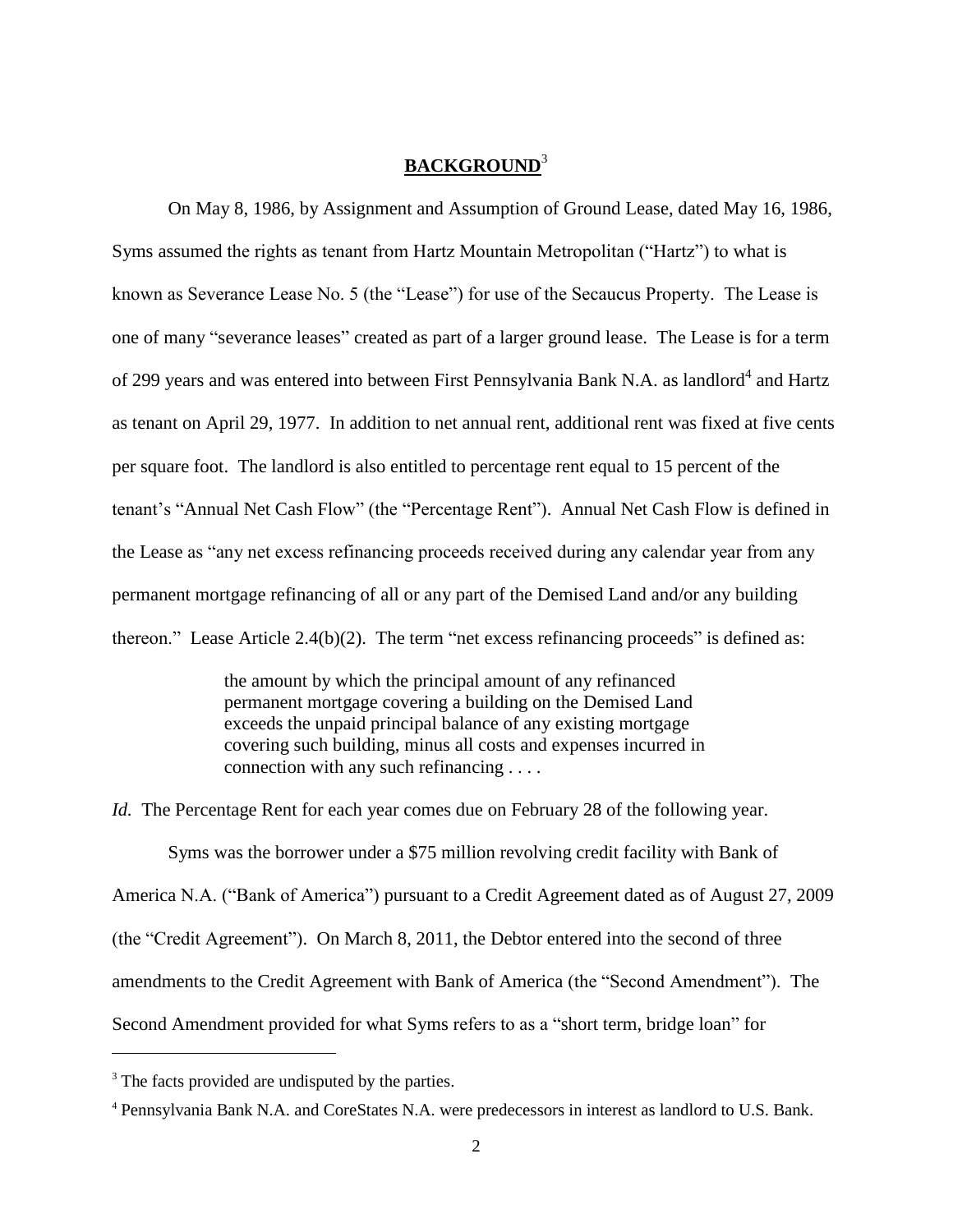\$10 million (the "\$10 Million Loan"). The \$10 Million Loan was to act as working capital for Syms while it was finalizing the sale of a property located in Rockville, Maryland. According to the terms of the Second Amendment, the \$10 Million Loan was to mature at the earlier of "(i) April 30, 2011, (ii) the consummation of any refinancing of the Secaucus Property . . . , or (iii) the consummation of any sale-leaseback or other disposition of the Rockville property permitted under the Second Amendment."

In the Second Amendment, Bank of America required additional collateral for the \$10 Million Loan, and Syms granted Bank of America a leasehold mortgage in the Lease on the Secaucus Property (the "Mortgage").<sup>5</sup> Maximum liability on the mortgage was capped at \$23.4 million. The sale of the Rockville property closed on May 13, 2011, and the \$10 Million Loan was repaid almost immediately thereafter.

Syms filed its chapter 11 bankruptcy petition on November 2, 2011. On February 29, 2012, the day after the Percentage Rent was due according to the Lease, U.S. Bank filed a proof of claim asserting an administrative claim for approximately \$3.5 million. U.S. Bank asserts in its claim that the \$23.4 million Mortgage that was created between Syms and Bank of America was a "permanent mortgage" within the meaning of Article 2.4(b)(2) of the Lease and asserted a claim for 15 percent of \$23.4 million. Syms objected to the claim.

On May 8, 2012, Syms moved for an order authorizing assumption of the Lease. U.S. Bank objected to the assumption based on Syms' failure to pay the Percentage Rent, as well as unpaid additional rent and attorneys' fees. To allow the bankruptcy to move forward, Syms and U.S. Bank stipulated to the creation of a reserve that included an agreed amount for U.S. Bank's claims. Syms was then able to proceed with its disclosure statement and plan of reorganization, which was confirmed by this Court on August 30, 2012.

<sup>&</sup>lt;sup>5</sup> The tenant is permitted to encumber its leasehold interest by Article 20.1 of the Lease.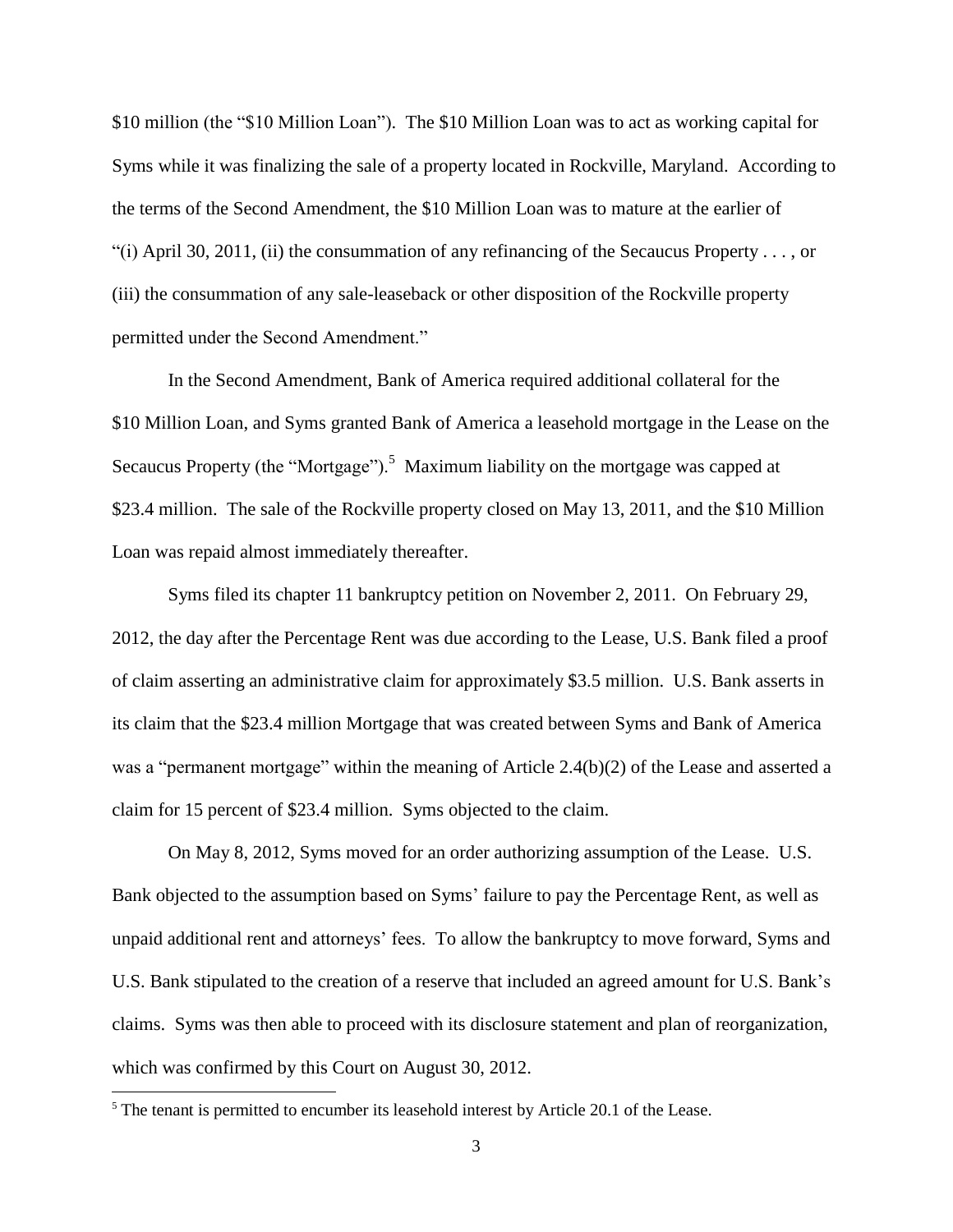#### **STANDARD OF REVIEW**

Rule 56 of the Federal Rules of Civil Procedure, made applicable to adversary proceedings by Federal Rule of Bankruptcy Procedure 7056, provides that "[t]he court shall grant summary judgment if the movant shows that there is no genuine dispute as to any material fact and the movant is entitled to judgment as a matter of law. " Fed. R. Civ. P. 56(a); Fed R. Bankr. P. 7056. At the summary judgment stage, the judge's function is not to weigh the evidence and determine the truth of the matter, but to determine whether there is a genuine issue for trial. *Anderson v. Liberty Lobby, Inc.*, 477 U.S. 242, 249 (1986).

The moving party bears the burden of establishing the absence of a genuine dispute to a material fact. *Celotex Corp. v. Catrett*, 477 U.S. 317, 322-23 (1986). ("[A] party seeking summary judgment always bears the initial responsibility of informing the district court of the basis for its motion, and identifying those portions of 'the pleadings, depositions, answers to interrogatories, and admissions on file, together with the affidavits, if any,' which it believes demonstrate the absence of a genuine issue of material fact."). When the nonmoving party bears the burden of persuasion at trial, the moving party "'may meet its burden . . . by showing that the nonmoving party's evidence is insufficient to carry that burden.'" *Foulk v. Donjon Marine Co., Inc.,* 144 F.3d 252, 258 n.5 (3d Cir. 1998) (quoting *Wetzel v. Tucker,* 139 F.3d 380, 383 n.2 (3d Cir. 1998)).

Once the moving party has carried its initial burden, the opposing party "must do more than simply show that there is some metaphysical doubt as to the material facts." *Matsushita Elec. Indus. Co., Ltd. v. Zenith Radio Corp.*, 475 U.S. 574, 586 (1986). Summary judgment cannot be avoided by introducing only "a mere scintilla of evidence," *Sarko v. Penn-Del Directory Co.,* 968 F. Supp. 1026, 1031 (E.D.Pa. 1997) (citation omitted), *aff'd* 189 F.3d 464 (3d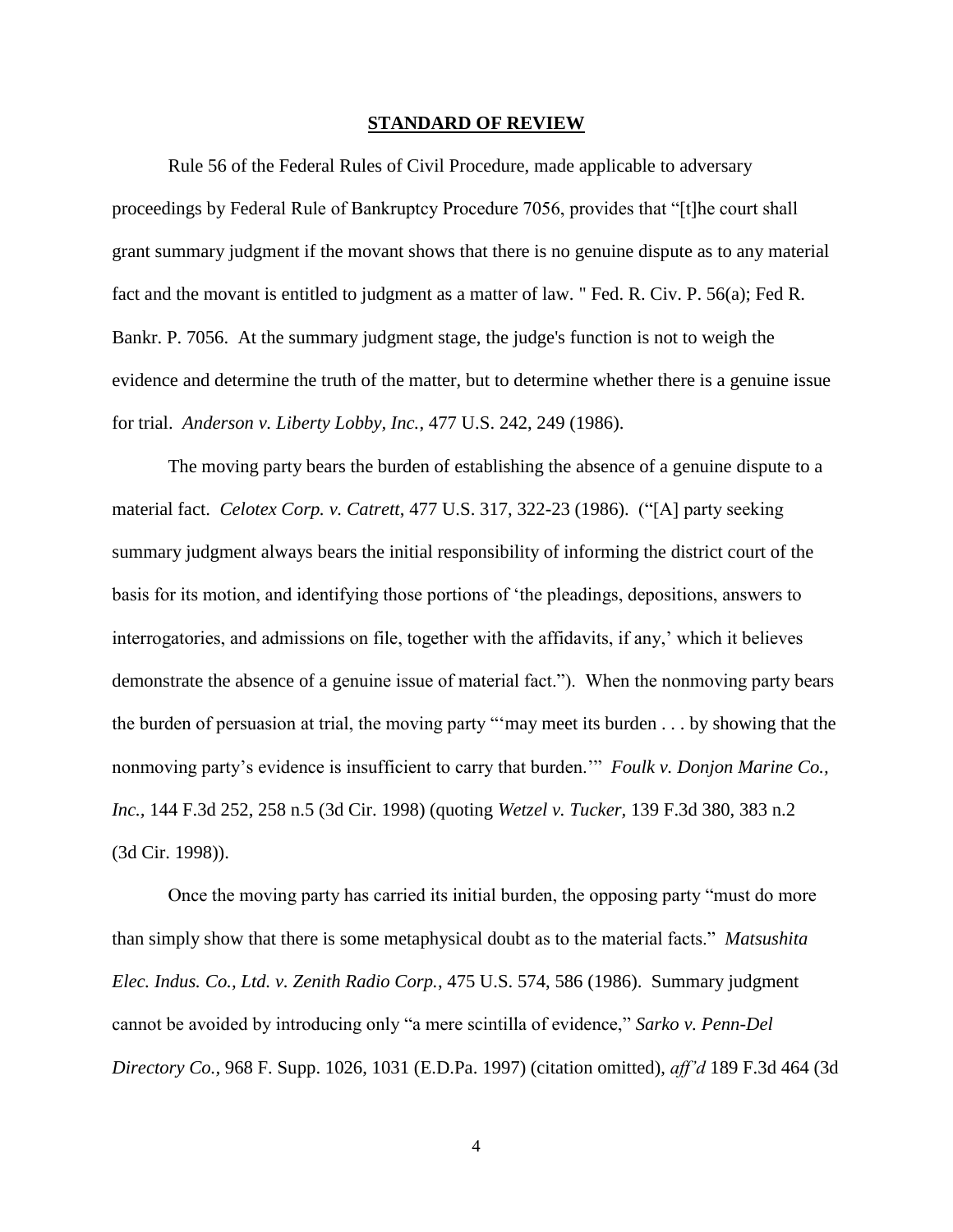Cir. 1999), or by relying on "conclusory allegations, improbable inferences and unsupported speculation." *J. Geils Band Emp. Benefit Plan v. Smith Barney Shearson, Inc.*, 76 F.3d 1245, 1251 (1st Cir. 1996). "Brash conjecture coupled with earnest hope that something concrete will materialize, is insufficient to block summary judgment." *Dow v. United Bhd. of Carpenters*, 1 F.3d 56, 58 (1st Cir. 1993).

Substantive law will determine which facts are material, and only disputes over facts that might affect the outcome of the suit will preclude summary judgment. *Anderson,* 477 U.S. at 248. Moreover, a dispute over a material fact is genuine "if the evidence is such that a reasonable jury could return a verdict for the nonmoving party." *Id. See also Delta Mills, Inc. v. GMAC Comm. Fin., LLC (In re Delta Mills, Inc.)*, 404 B.R. 95, 105 (Bankr. D. Del. 2009) (An issue is genuine "when reasonable minds could disagree on the result."). The Court must resolve all doubts and consider the evidence in the light most favorable to the nonmoving party. *Anderson*, 477 U.S. at 255 ("the evidence of the nonmovant is to be believed, and all justifiable inferences are to be drawn in his favor.").

#### **DISCUSSION**

### A. Percentage Rent

The issue central to this dispute is U.S. Bank's contention that the Mortgage created by Syms and Bank of America was a "permanent mortgage" within the meaning of the Lease that entitled U.S. Bank to a Percentage Rent claim equal to 15 percent of the principal amount of the Mortgage. Syms responds that the \$10 Million Loan was only a "short-term bridge loan" and not a "permanent mortgage" under the Lease and, therefore, no Percentage Rent is due. Syms further argues that, even if the \$10 Million Loan creates a Percentage Rent obligation, calculation of the Percentage Rent should be based upon only those loan proceeds actually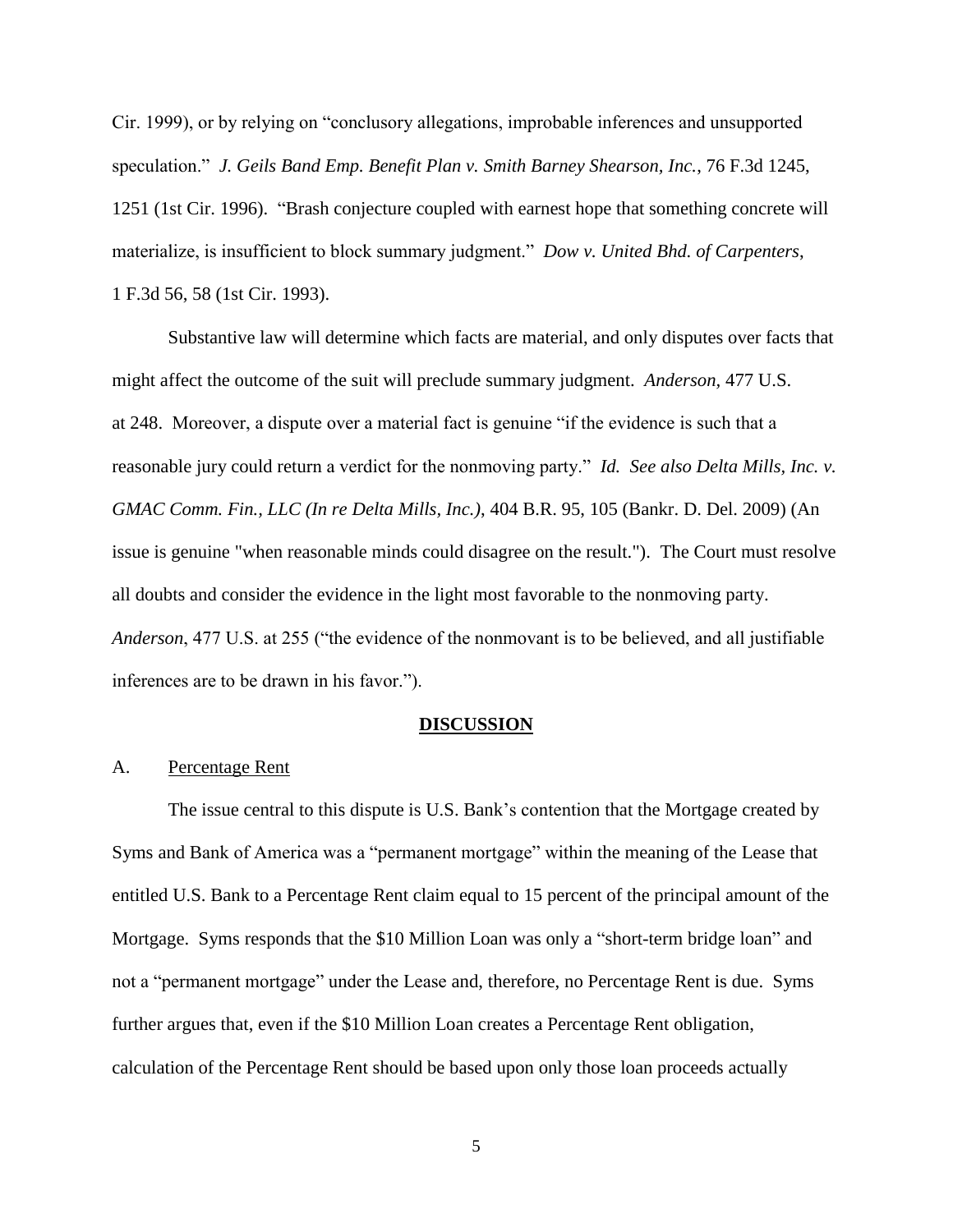received by Syms -- \$10 million -- rather than the maximum liability under the Mortgage - - \$23.4 million. This would decrease the Percentage Rent claim amount from approximately  $$3.5$  million to  $$1.5$  million.<sup>6</sup>

"[T]he construction or interpretation of a private contract is usually thought to be a question of state law." *Beezer East, Inc. v. Mead Corp.*, 34 F.3d 206, 212 (3d Cir. 1994). Under Delaware law, express choice of law provisions in contracts are generally given effect. *Hoinis Int'l Ent., Inc. v. Tandy Corp., 867 F.Supp. 268, 271 (D.Del. 1994).*<sup>7</sup> Here, *I will apply New* Jersey law as provided in Article 40.1 of the Lease.

"Contract interpretation is usually a question of law in New Jersey." *SmithKline Beecham Corp. v. Rohm & Haas Co.*, 89 F.3d 154, 159 (3d Cir. 1996) (citation omitted). "Under New Jersey Law, courts should interpret a contract considering 'the objective intent manifested in the language of the contract in light of the circumstances surrounding the transaction.'" *Id.* (quoting *Dome Petroleum Ltd. v. Emp'rs Mut. Liab. Ins. Co.*, 767 F.2d 43, 47 (3d Cir. 1985); *see also Celanese Ltd. v. Essex Cty. Improvement Auth.*, 404 N.J. Super. 514, 962 A.2d 591, 600 (App.Div. 2009) ("The interpretation of a contract is ordinarily a legal question for the court and may be decided on summary judgment . . . ."). It is the duty of the court, when interpreting a contract, to determine whether the terms in dispute are clear or ambiguous. *Schor v. FMS Fin. Corp.*, 357 N.J. Super. 185, 814 A.2d 1108, 1112 (App.Div. 2002). "If the language is clear, that is the end of the inquiry." *Chubb Custom Ins. Co. v. Prudential Ins. Co. of Am.*, 195 N.J. 231, 948 A.2d 1285, 1289 (2008). The language of the contract is clear if a single intention of the

 $\overline{a}$ 

 $6$  Article 2.4(b)(2) permits the deduction from "net excess refinancing proceeds" of costs and expenses incurred in connection with any such refinancing . . . ." I use the claim amounts herein for ease of reference, but it should be understood that the final claim amounts may change after a more precise calculation is undertaken.

<sup>7</sup> A bankruptcy court should apply the choice of law rules of the state in which it resides. *In re PHP Healthcare Corp.,* 128 F.App'x 839, 843 (3d Cir. 2005).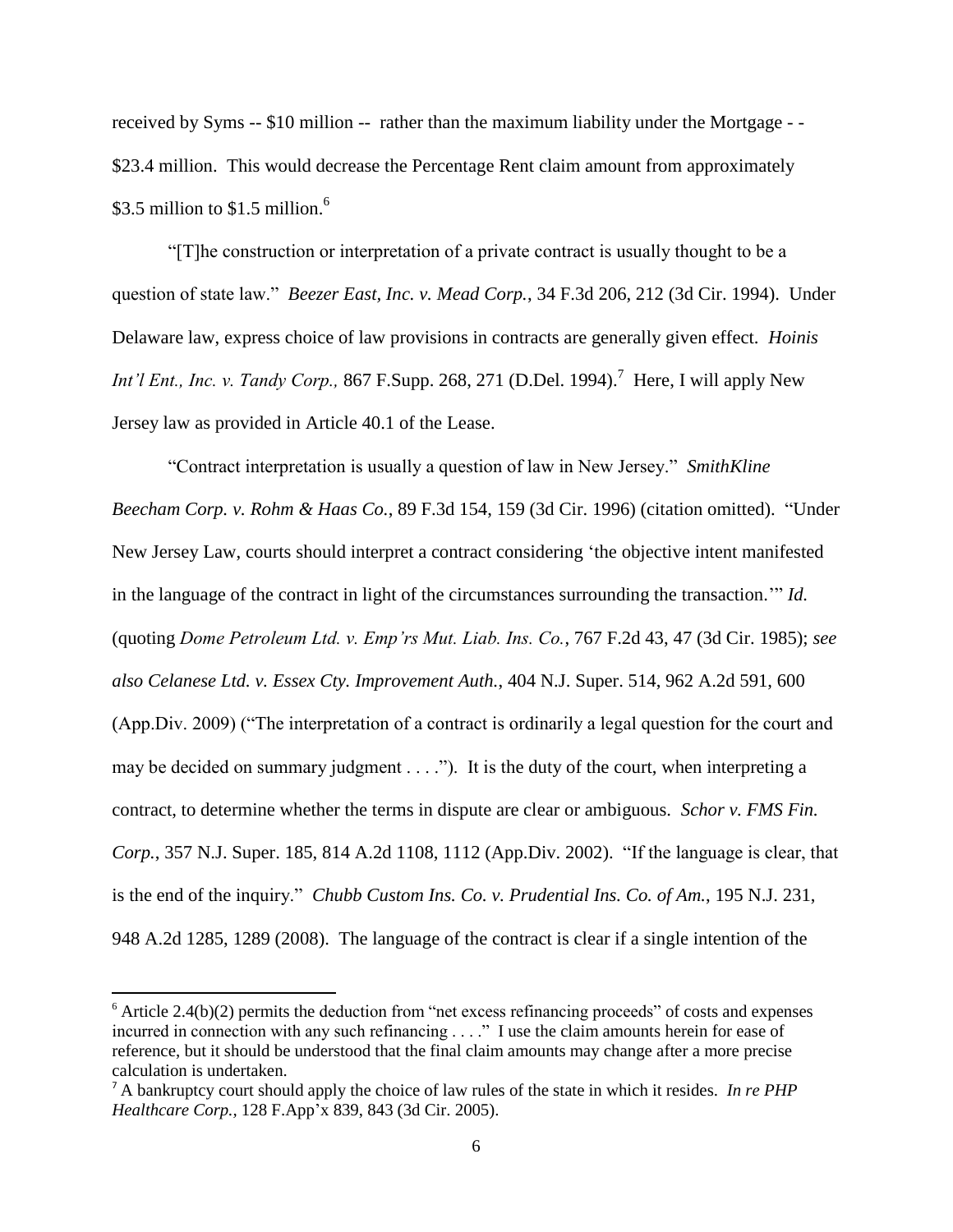parties can be derived when reading the "document as a whole in a fair and common sense manner." *Barr v. Barr*, 418 N.J. Super. 18, 11 A.3d 875, 882 (App.Div. 2011). Accordingly, the contract should be enforced as the parties intended. *Id.* "[T]he terms of the contract must be given their 'plain and ordinary meaning.'" *Nester v. O'Donnell*, 301 N.J. Super. 198, 693 A.2d 1214, 1220 (App.Div. 1997) (quoting *Kaufman v. Provident Life & Cas. Ins. Co.*, 828 F.Supp. 275, 283 (D.N.J. 1992), *aff'd*, 993 F.2d 877 (3d Cir. 1993)). While the parties have a disagreement about interpretation of the Lease, neither contends that the language which is the subject of their dispute is ambiguous.

# 1. The \$10 Million Loan is part of the "Annual Net Cash Flow" under the terms of the Lease.

Under Article 2.4 of the Lease, the Debtor is required to pay 15 percent of Annual Net Cash Flow as Percentage Rent, which includes "all net excess refinancing received during any calendar year from any permanent mortgage refinancing of all or any part of the Demised Land and/or any building thereon." Lease Article 2.4(b)(2). Article 2.4(c) expressly provides that Annual Net Cash Flow **excludes**: "any construction mortgage loan or initial permanent mortgage loan." Lease Article 2.4(c). Both parties agree that the mortgage here, granted in connection with the \$10 Million Loan, is not of either type listed explicitly in the exclusions ("Excluded Mortgages").

Syms was authorized to grant the Mortgage by virtue of Article 20 of the Lease, which invests the tenant with the right to grant a leasehold mortgage in the Lease. Thus, argues Syms, the original parties to the Lease recognized that, in addition to "permanent mortgages" and the Excluded Mortgages ("any construction mortgage or initial permanent mortgage loan"), the Lease recognized that the tenant could enter into *other* types of mortgages, specifically leasehold mortgages. Therefore, Syms asserts that the Court should not interpret the term "permanent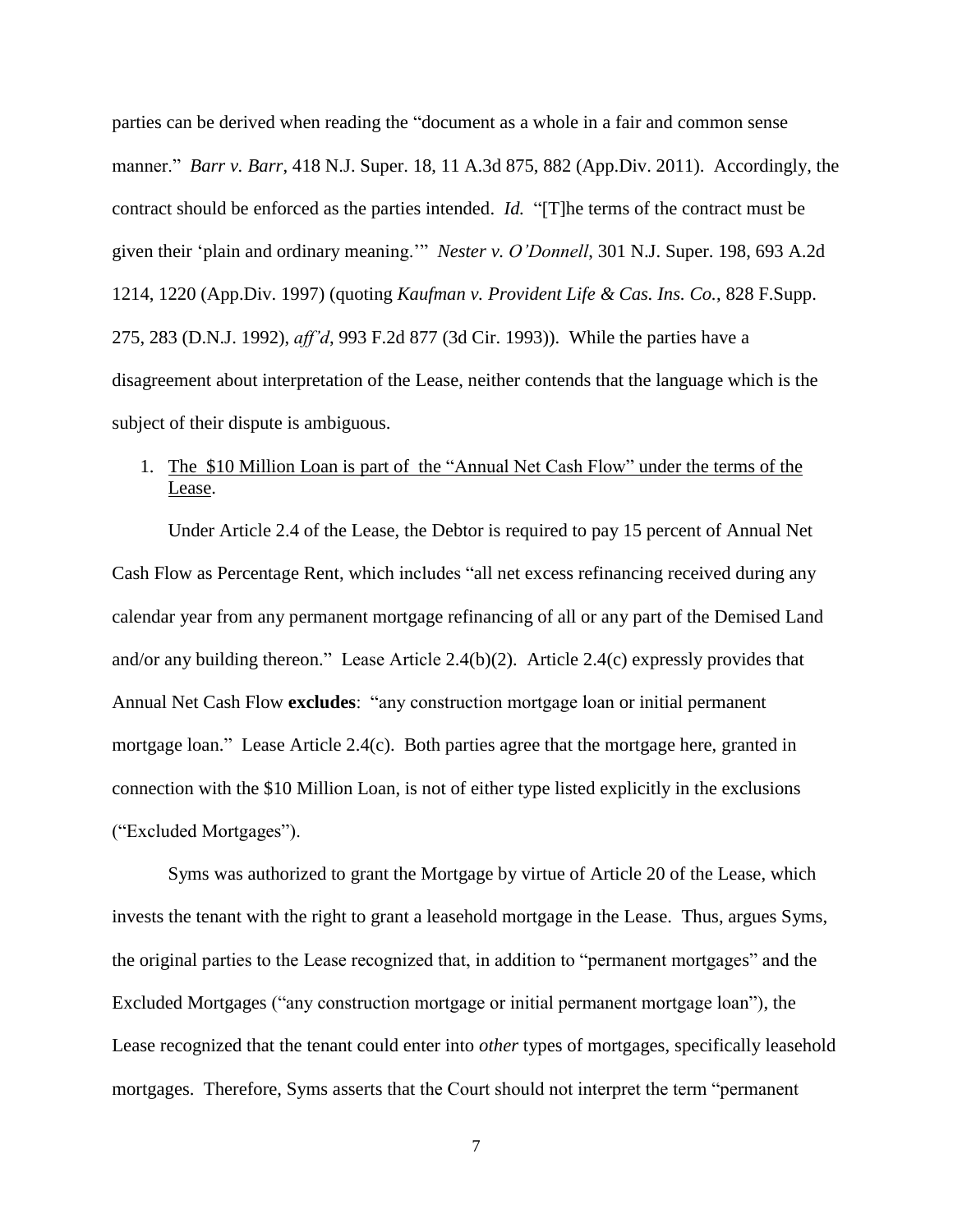mortgage" broadly to include any mortgage other than an Excluded Mortgage. Syms stresses that the Mortgage at issue is different from a "permanent mortgage" and cannot fall within the ambit of Article 2.4(b)(2).

U.S. Bank argues, to the contrary, that if the Mortgage cannot be characterized as an Excluded Mortgage, then it must be a "permanent mortgage." U.S. Bank's argument is more persuasive. The parties did not define the term "permanent mortgage" in the Lease. However, the parties agreed explicitly which type of financing should be excluded from inclusion in Annual Net Cash Flow and articulated that agreement in Article 2.4(c) of the Lease. If, as Syms argues, the parties intended that another type of financing should be insulated from the landlord's reach, the parties did not say so. In New Jersey, express contractual exclusions are to be narrowly construed. *See Princeton Ins. Co. v. Chunmuang*, 151 N.J. 80, 698 A.2d 9, 16 (1997) ("In general, insurance policy exclusions must be narrowly construed."). <sup>8</sup> Article 2.4(c) should also be construed narrowly and only those exclusions "specific, plain, clear, prominent, and not contrary to public policy will be given effect." *Doto v. Russo*, 140 N.J. 544, 659 A.2d 1371, 1378 (1995) (citations omitted). When looking at the Lease as a whole, it is more logical to conclude that if the mortgage at issue is not an Excluded Mortgage, then it must be considered a "permanent mortgage" within the meaning of Article 2.4(b)(2) of the Lease.

# 2. The "Annual Net Cash Flow" is calculated based upon the amount Syms received from the \$10 Million Loan.

Article 2.4(b)(2) defines "net excess refinancing proceeds" in relevant part as "the amount by which the principal amount of any refinanced permanent mortgage covering a building of the Demised Land exceeds the unpaid principal balance of any existing mortgage covering such building . . . ." Lease Article 2.4(b)(2). U.S. Bank asserts that this definition

<sup>&</sup>lt;sup>8</sup> Insurance policies are to be construed as any other contract. *French v. New Jersey School Bd. Ass'n Ins. Group*, 149 N.J. 478, 694 A.2d 1008, 1015 (1997).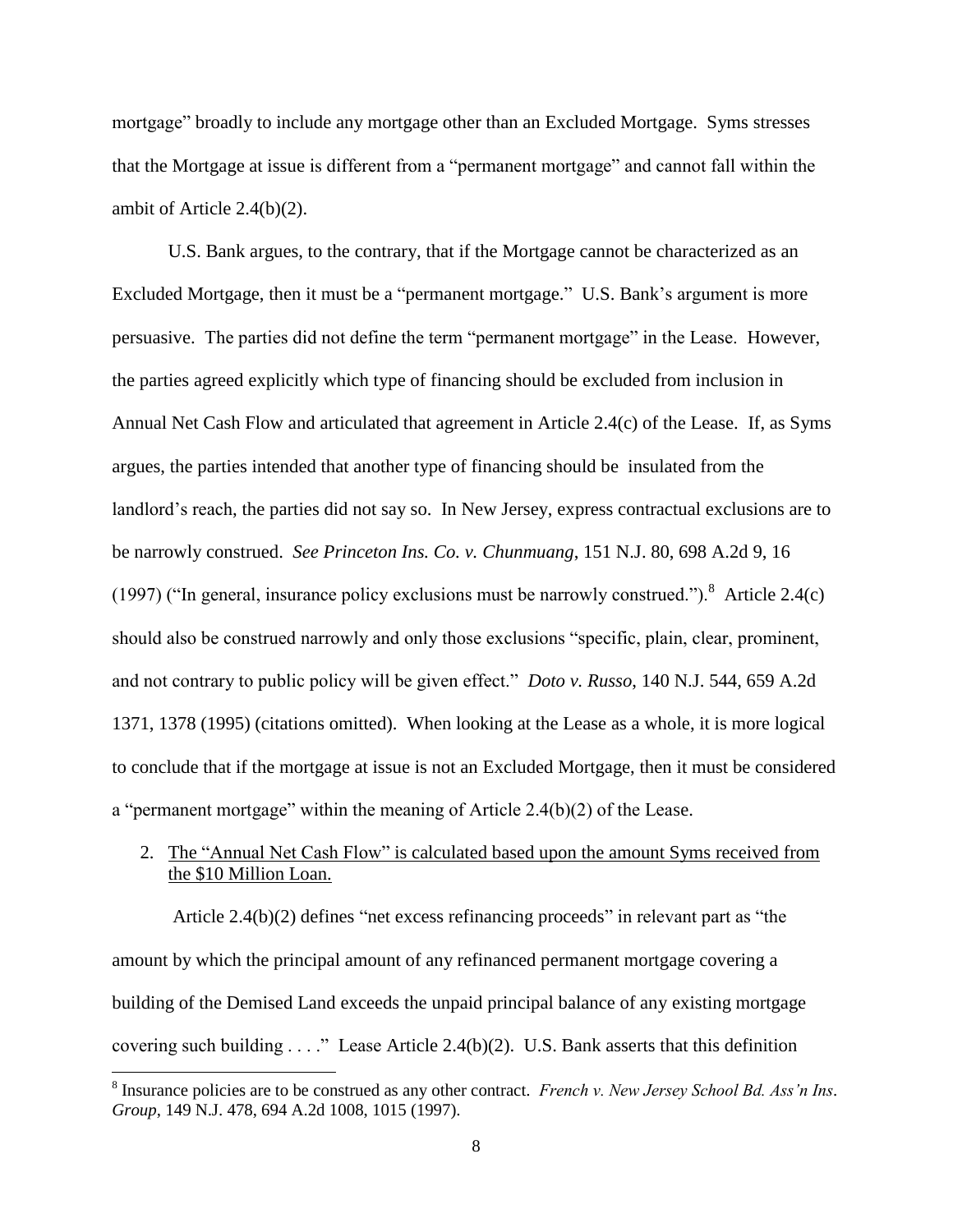means that "net excess refinancing proceeds" is the amount of cash available under the Mortgage and not the amount of cash actually received.

The Mortgage provides that "the maximum liability on this Mortgage shall not exceed" \$23.4 million. It is apparently undisputed that only a \$10 million cash advance was made to Syms pursuant to the Second Amendment. The Lease requires payment of percentage rent equal to 15% of the Annual Net Cash Flow of the Tenant. Article 2.4(a). Article 2.4(b) provides that Annual Net Cash Flow means "the total amount *received* by Tenant" (emphasis added) during each calendar year of the Lease term from "all net excess refinancing proceeds *received* . . . [from refinancing of] the Demised Land . . . ." (emphasis added). Here, Syms *received* only \$10 million from the \$10 Million Loan secured by a mortgage of Syms' leasehold interest in the Demised Land. The only reasonable interpretation of the applicable Lease provisions is that the sum to be employed in the calculation of Annual Net Cash Flow, and, consequently, Percentage Rent, is the amount that was actually *received* by Syms.

Because the Mortgage at issue also serves as part of Bank of America's collateral package for the entire credit facility (although apparently not included in the borrowing base formula used to calculate availability for draws), U.S. Bank also argues that any advances – in addition to the \$10 million advance – received by Syms after the date of the Second Amendment in the course of its borrowings under all revolving credit terms should be included as "Annual Net Cash Flow" for purposes of calculating Percentage Rent. The terms of the Lease do not support this view. Even if the \$23.4 million Mortgage serves as part of Bank of America's collateral package under the Credit Agreement, and assuming that the \$23.4 million Mortgage played no part in eligibility for borrowings (apart from the \$10 million advance pursuant to the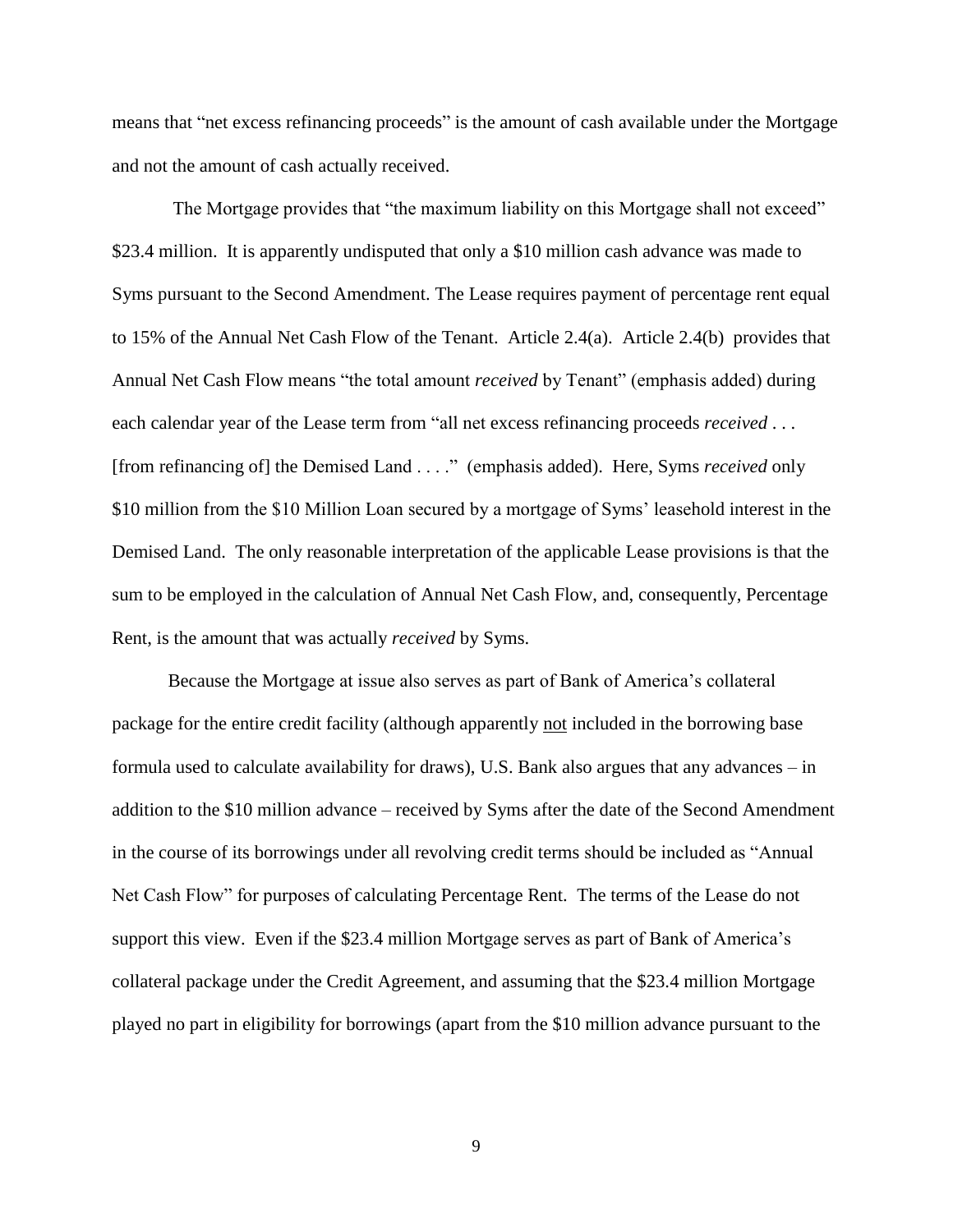Second Amendment), other draws under the \$75 million revolving credit facility bear no relation to the Lease.

Therefore, the Court will grant summary judgment for U.S. Bank and allow the claim for Percentage Rent, but calculation of the Percentage Rent Claim will be limited to the loan proceeds Syms actually received (\$10 million), less allowable deductions. Syms' motion for summary judgment on its request to disallow the Percentage Rent Claim will be denied, but Syms' request to limit the Percentage Rent Claim calculation (as stated above) will be granted.

### B. Additional Rent

Under the Lease, Syms is also responsible for additional rent to be paid on a per square foot basis. *See* Lease Article 2.3(a). Both parties agree that while the Lease required additional rent payments of five cents per square foot, Syms paid only three cents per square foot. This created a deficiency of \$714.24 per year. The dispute that arises between the parties is the number of years that should be included in calculating a claim to cure that deficiency. U.S. Bank argues that Syms owes \$14,999.04, based upon a deficiency for 21 years, dating back to 1991, when a settlement was reached between Syms and then landlord Pennsylvania Bank (the "1991 Settlement") regarding the same issue. Syms disagrees and argues that the statute of limitations on this claim is six years. *See* N.J. STAT. ANN. § 2A:14-1 (West 2012). Syms contends the deficiency for six years (plus interest at the state interest rate of six percent) entitles U.S. Bank to a cure claim of only \$5,026.55.

In reply, U.S. Bank argues that Syms cannot rely on the statute of limitations because the equitable principle known as the "discovery rule" provides that the cause of action did not accrue until Syms informed U.S. Bank of the discrepancy *See O'Keefe v. Snyder*, 83 N.J. 478, 416 A.2d 862, 869 (1980). Typically, a cause of action involving a breach of contract accrues from the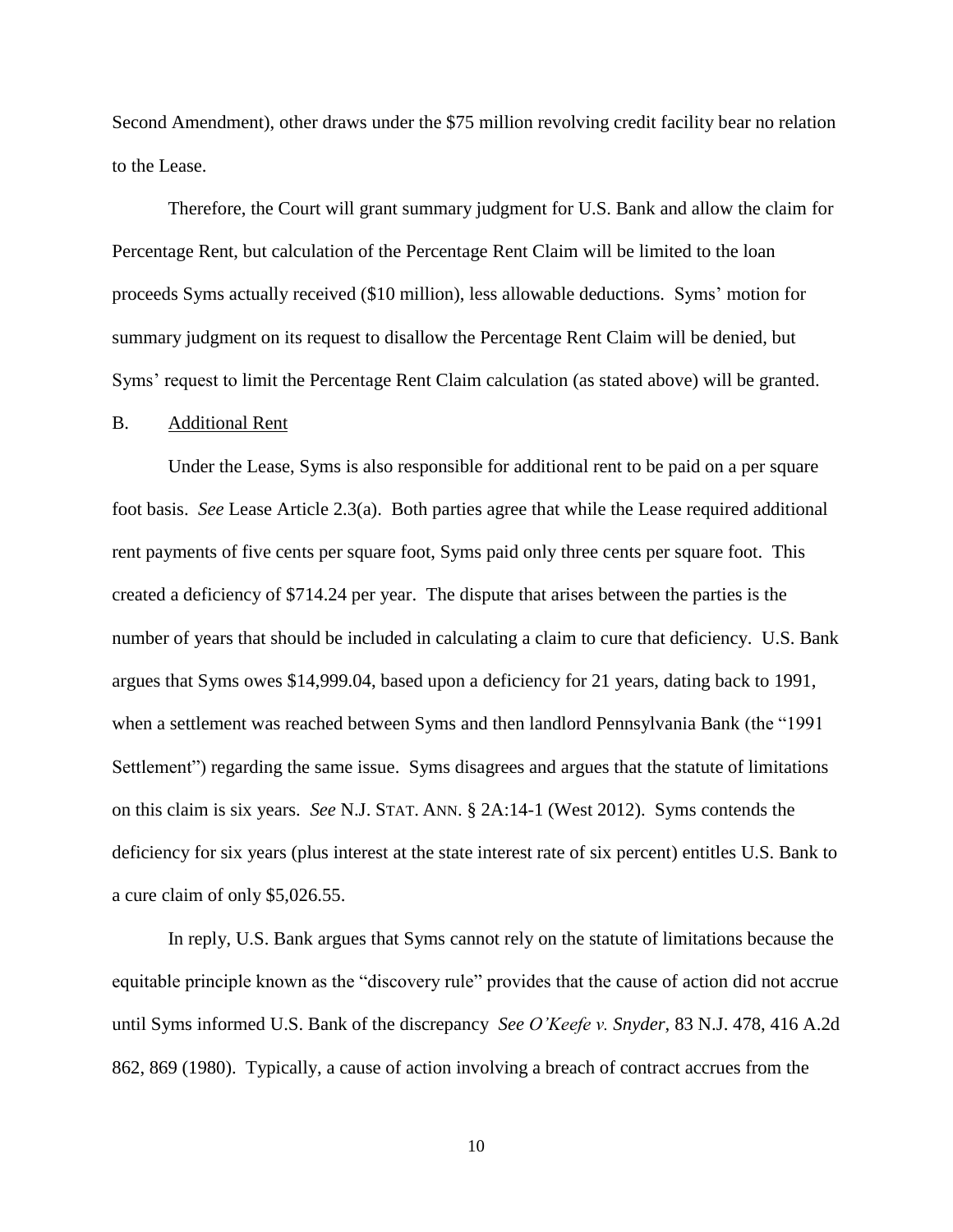time of the breach. *See Sodora v. Sodora*, 338 N.J. Super. 308, 768 A.2d 840, 842 (Ch. Div. 2000). However, under the discovery rule, "in an appropriate case, a cause of action will not accrue until the injured party discovers, or by exercise of reasonable diligence and intelligence should have discovered, facts which form the basis of the cause of action." *O'Keefe*, 83 N.J. 478, 416 A.2d at 869. *See also Villalobos v. Fava*, 342 N.J. Super. 38, 775 A.2d 700, 704 (App.Div. 2001) (Application of the discovery rule has the effect of "postponing the accrual of a cause of action  $\dots$ .").

Here, it is unclear whether this is the "appropriate case" the New Jersey Supreme Court envisioned in which to apply the discovery rule. Syms was required to provide U.S. Bank with an annual certified statement containing the square footage of all the buildings on the Secaucus Property, the use of those buildings, and the amount of additional rent owed. U.S. Bank might have been able to discern any discrepancy from those statements. However, U.S. Bank alleges that it did not receive every statement regularly and, further, that Syms misrepresented the amount of rent owed on the statements it did receive.<sup>9</sup>

A party must first perform its own due diligence before relying on the discovery rule to suspend the time for bringing a cause of action. *See O'Keefe*, 83 N.J. 478, 416 A.2d at 870 (instructing the trial court, on remand, to determine whether plaintiff used proper due diligence before giving the plaintiff the benefit of the discovery rule). Here, U.S. Bank had the right to audit the statements to assess their accuracy, but there exists a material issue of fact as to whether U.S. Bank acted with proper due diligence, which would have revealed any additional rent deficiencies subsequent to the 1991 Settlement. Therefore, the Court will deny summary judgment on the issue of additional rent.

<sup>&</sup>lt;sup>9</sup> U.S. Bank does not allege that the misrepresentation was intentional.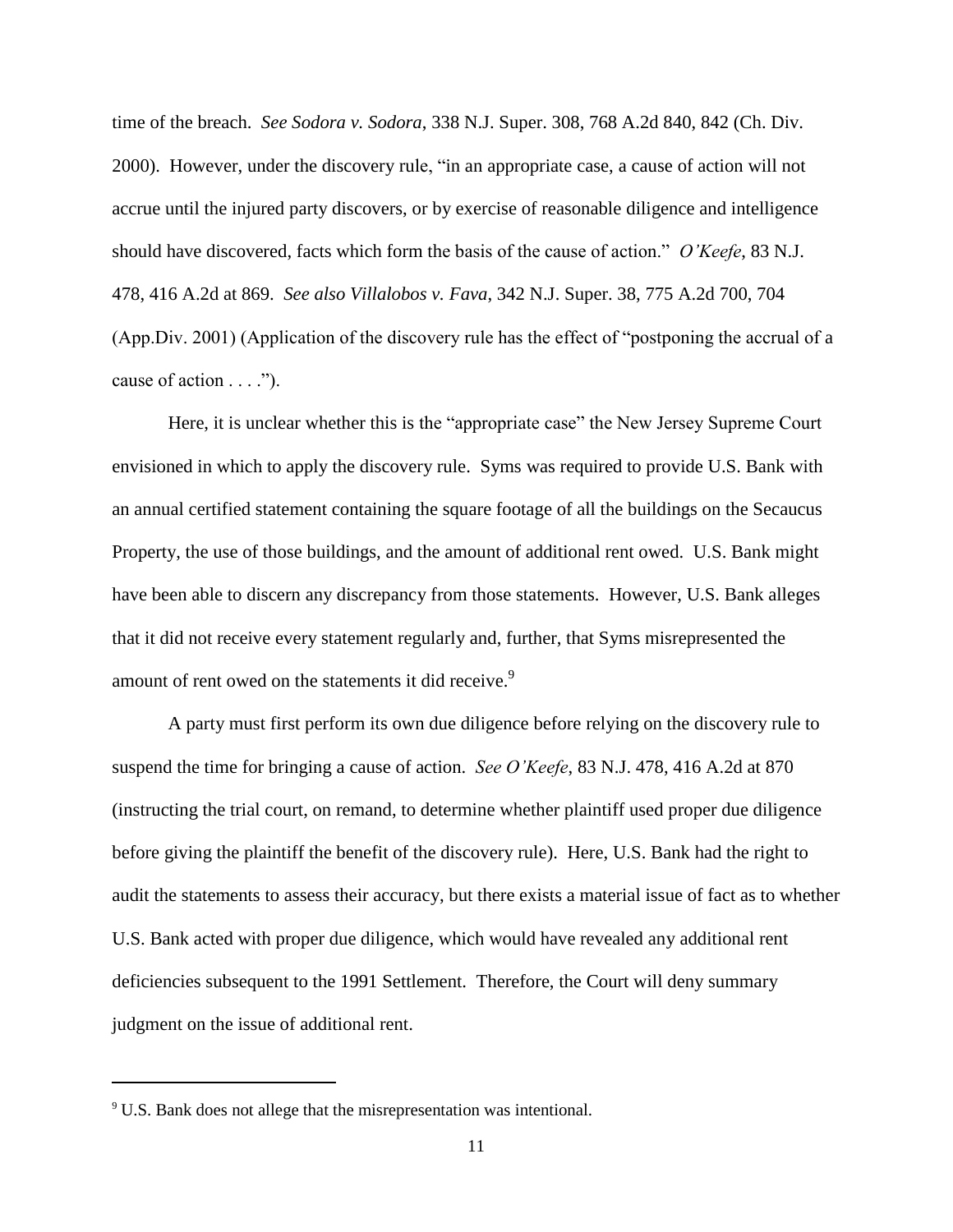## C. Attorneys' Fees

The final piece of U.S. Bank's claim asserts that Syms must reimburse U.S. Bank for all attorneys' fees incurred as a result of Syms' default. Bankruptcy Code Section 365(b) does not specifically include payment of attorneys' fees as part of a cure claim. However, a party may recover attorneys' fees if the party is successful in its claim, the fees are reasonable, and the agreement between the parties specifically allows for such recovery and is permissible under state law. *In re Crown Books Corp.*, 269 B.R. 12, 15-16 (Bankr. D. Del. 2001). The fees sought must be incurred on the basis of a default of the agreement and not contesting the rights of the debtor under the Bankruptcy Code. *Id.* at 17. New Jersey law, while strongly discouraging the practice, permits the shifting of attorneys' fees when "controlled by a contractual provision . . . ." *Litton Indus., Inc. v. IMO Indus., Inc.*, 200 N.J. 372, 982 A.2d 420, 427-28 (2009).

Here, the dispute as to the shifting of attorneys' fees rests on the interpretation of the Lease. U.S. Bank contends that Article 16 of the Lease, titled "Indemnity," permits recovery of attorneys' fees, specifically:

Tenant will indemnify and save harmless Landlord against and from all liabilities, obligations, damages, penalties, claims, costs, charges and expenses, including reasonable architects' and attorneys' fees, which may be imposed upon or incurred by or asserted against Landlord by reason of any of the following occurring during the term of this Lease:

. . . .

(e) any failure of the part of the Tenant to perform or comply with any of the covenants, agreements, terms or conditions contained in this Lease . . . .

In response, Syms cites to a Third Circuit decision concluding that indemnification "presumes an obligation to a third party that triggers the indemnitor's obligation to the indemnitee." *Longport Ocean Plaza Condo., Inc. v. Robert Cato*, 137 F. App'x 464, 467 (3d Cir. 2005). Here, no third party is involved. U.S. Bank argues that *Longport* is an unpublished, non-precedential opinion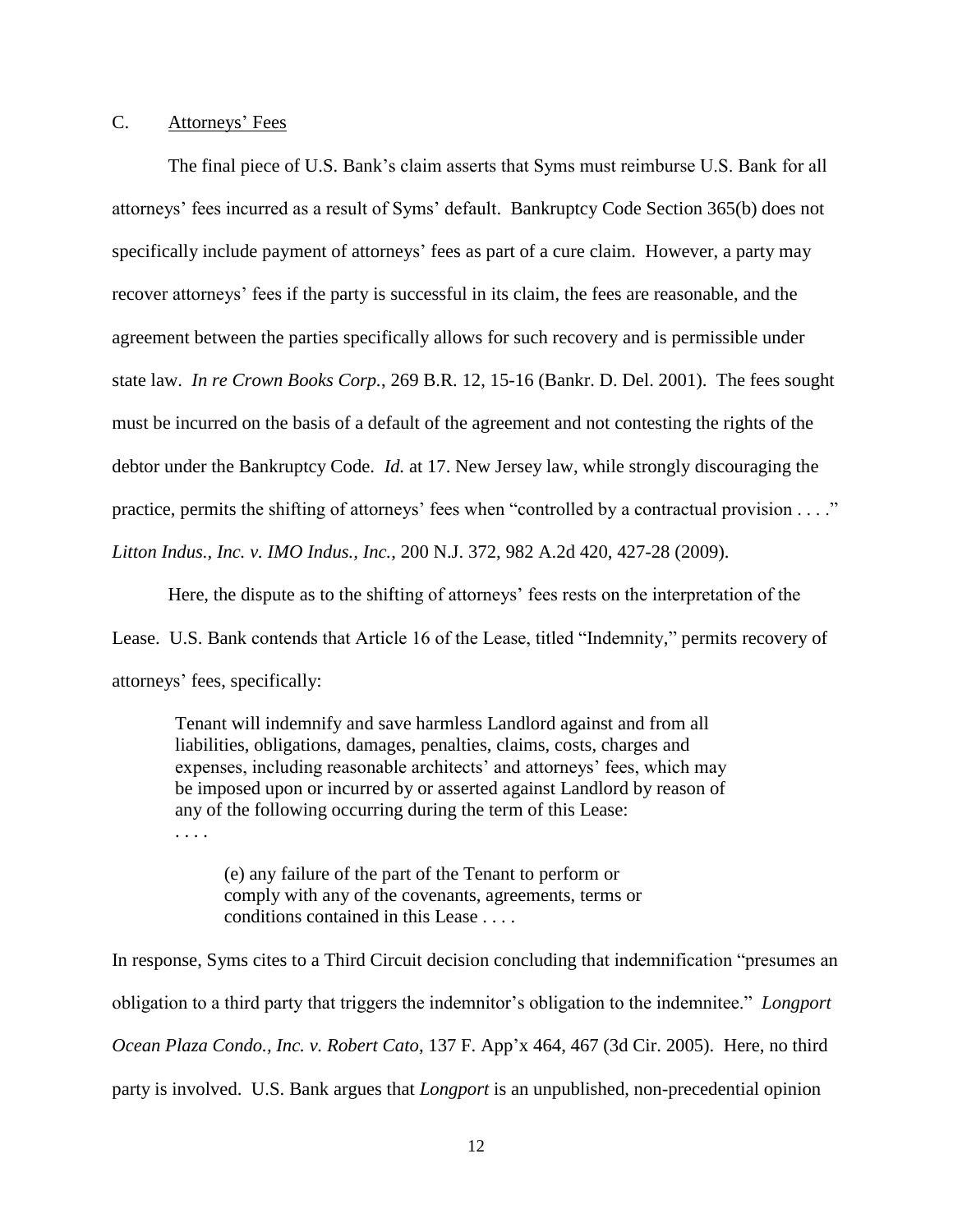of the Third Circuit and proceeds to cite to three, also unpublished, district court opinions from within the Third Circuit that contradict *Longport* by concluding that an indemnity clause does not require a third-party obligation to protect the indemnitee. *See Waynesborough Country Club of Chester Cty. v. Diedrich Niles Bolton Architects, Inc.*, Civ. No. 07-155, 2008 WL 4916029 (E.D. Pa. Nov. 12, 2008); *Metex Mfg. Corp. v. Manson and Manson Envtl. Corp.*, Civ. 2008 WL 877870 (D.N.J. Mar. 28, 2008); *STS Holdings, Inc. v. CDI Corp.*, No. 99-3480, 2004 WL 739869 (E.D. Pa. Mar. 19, 2004). *See also SBA Network Servs., Inc. v. Telecom Procurement Servs., Inc.*, 250 F. App'x 487, 492 (3d Cir. 2007) (no third party obligation required under Florida law).

In New Jersey, an indemnity clause should be interpreted using the same rules of construction as any other provision in a contract. *Mantilla v. NC Mall Assoc.*, 167 N.J. 262, 770 A.2d 1144, 1151 (2001). Here, the parties were unable to provide, and the Court was unable to discover, any binding precedent within New Jersey as to whether a duty to indemnify requires the existence of an obligation to a third party. Jurisdictions around the country appear to be split on the issue. It appears that resolution of this issue may require the Court to predict how the New Jersey Supreme Court might decide this issue; however, in light of the Court's ruling on the issue with the most economic consequence to the parties – Percentage Rent – I will reserve ruling on this issue and direct the parties to meet in an attempt to resolve this and any remaining issues.

### D. Cross-Motion to Strike

U.S. Bank filed a separate cross-motion to strike and exclude testimony of Joshua Stein, an attorney and commercial real estate expert retained by Syms to interpret the terms "permanent mortgage" and "net excess refinancing proceeds" as used in the Lease. Because I did not and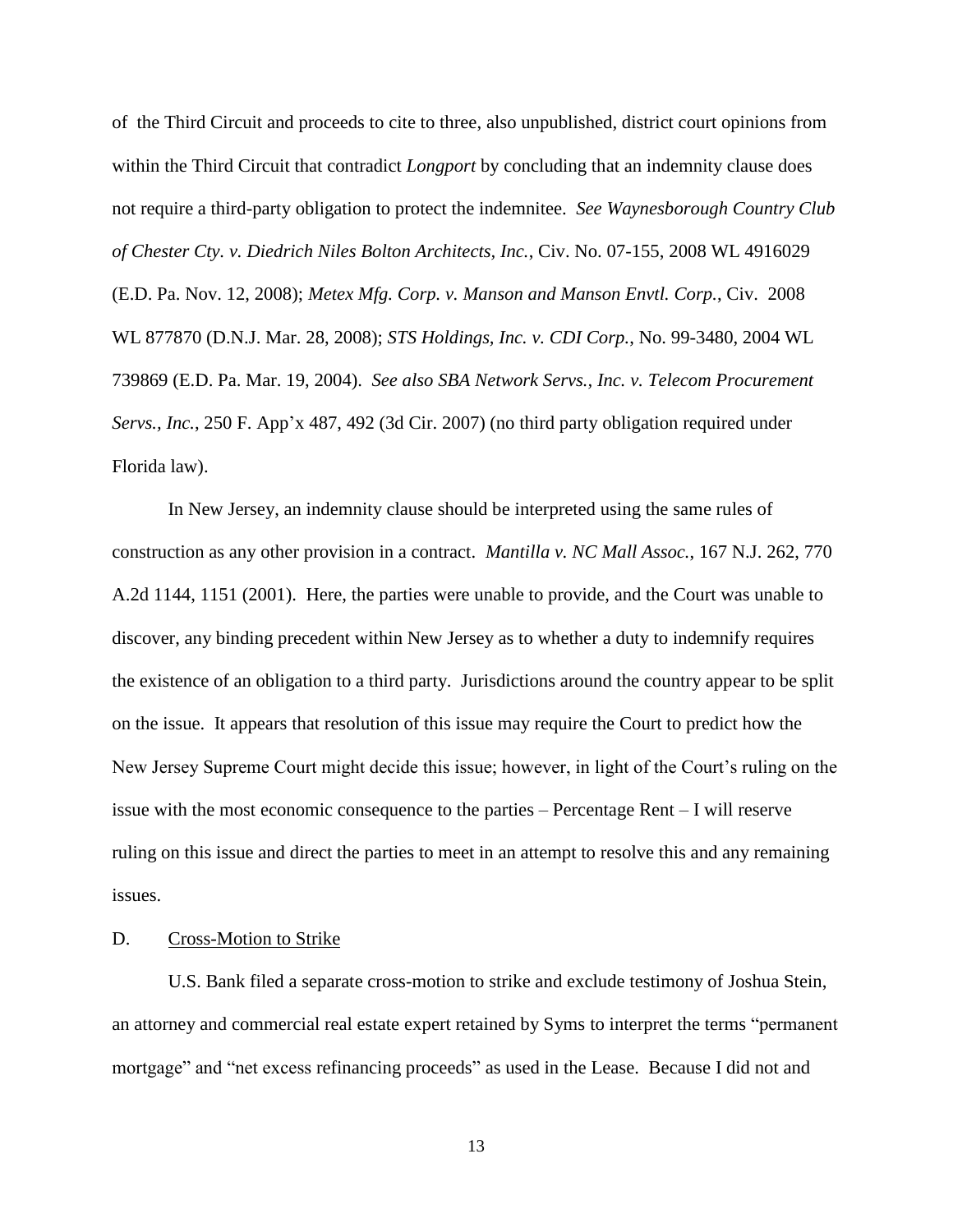need not consider parol evidence in rendering my opinion, I need not consider this motion and dismiss it as moot. *See Mickens v. Lowe's Cos., Inc.*, Civ. No. 07-CV-6148 (DMC), 2009 WL 4911952, at \*2 n. 7 (D.N.J. Dec. 14, 2009).<sup>10</sup>

### **CONCLUSION**

For the reasons set forth above, U.S. Bank's motion for summary judgment will be granted, in part, to allow a claim for Percentage Rent, although calculation of the Percentage Rent claim will be limited to the amount actually received by Syms for the \$10 Million Loan (with allowable deductions) and denied, in part, as to any remaining claims. Syms motion for summary judgment will be granted, in part, to limit the amount of the Percentage Rent claim to the amount actually received, and denied, in part, to all remaining claims. The parties are ordered to meet and confer about possible resolution of the remaining issues on additional rent and attorney fees. U.S. Bank's cross-motion to strike and exclude the testimony of Joshua Stein is dismissed as moot.

An appropriate order follows.

BY THE COURT:  $\cup$ Mr Klhy KEVIN J. CAREY, JUDGE UNITED STATES BANKRUPTCY COURT

Dated: February 19, 2013

l

 $10$  Consideration of common or usual industry terms is not appropriate under these circumstances, since the intention of the parties to the Lease is capable of determination without resort to extrinsic evidence. I am doubtful that, under the circumstances, expert testimony is an adequate substitute for testimony by a percipient witness or witnesses.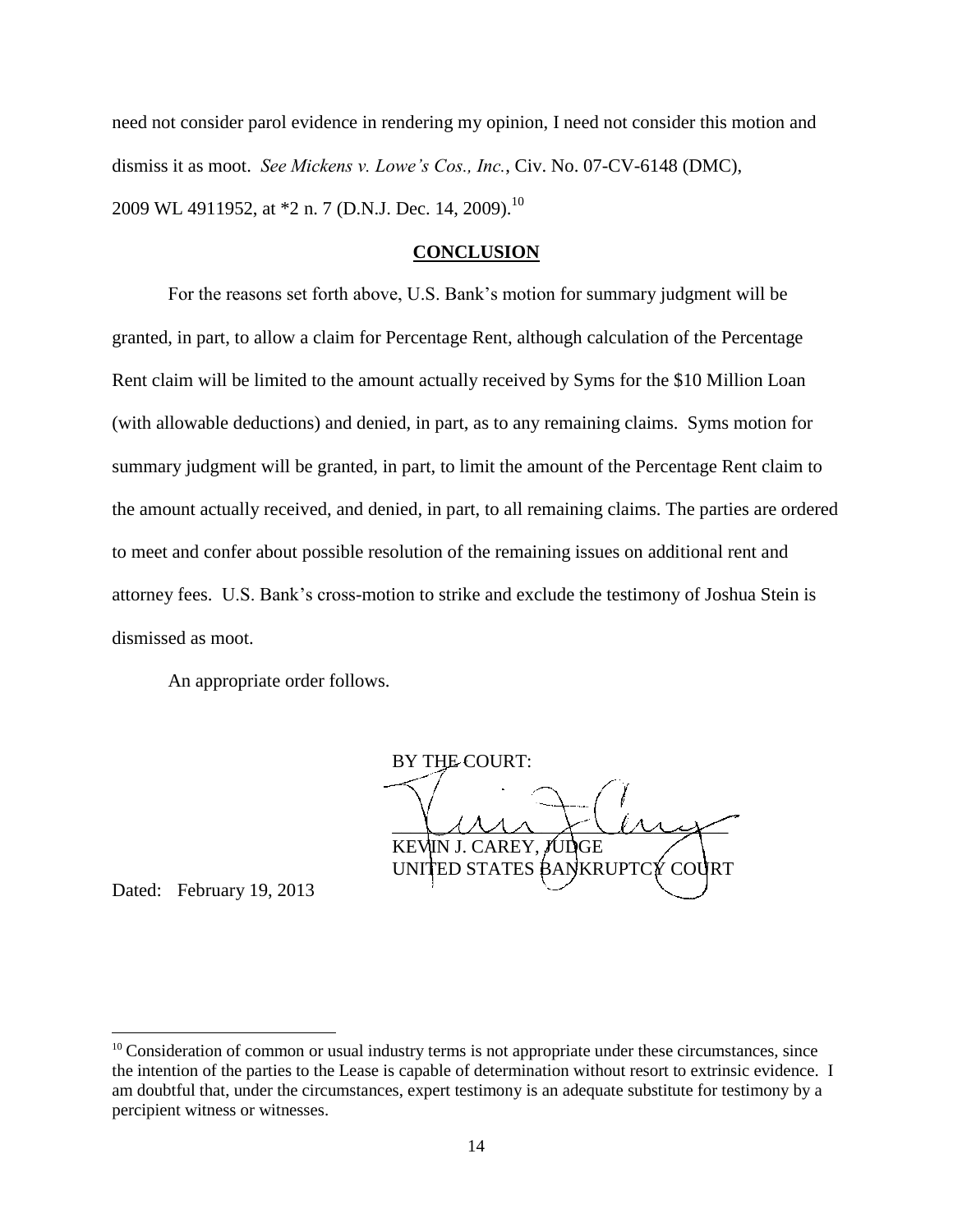## **UNITED STATES BANKRUPTCY COURT FOR THE DISTRICT OF DELAWARE**

)

)

)

)

FILENE'S BASEMENT, *et al.*,  $\qquad \qquad$  (ase No. 11-13511 (KJC)

In re: (a) Chapter 11

Debtors. (a) Dointly Administered ) (Re: D.I. 2028, 2030, 2061)

## **ORDER**

**AND NOW**, this  $19<sup>th</sup>$  day of February, 2013, upon consideration of the following two motions:

- (1) Motion of Syms Corp. for Summary Judgment (I) with respect to Debtors' Motion for Order Pursuant to 11 U.S.C. §§105(a) and 365(a) and Fed.R.Bankr.P. 6006 and 9014 Authorizing Syms Corp. to Assume Unexpired Lease of Non-residential Real Property for Property Located at One Syms Way, Secaucus, New Jersey, and (II) to Otherwise Determine Cure Amounts in Connection with Requested Assumption of Ground Lease (D.I. 2028) ("Syms' Motion for Summary Judgment"),
- (2) Motion for Summary Judgment of U.S. Bank, National Association, in its Capacity as Trustee and Landlord (D.I. 2030) ("U.S.Bank's Motion for Summary Judgment"), and
- (3) Cross-Motion of U.S. Bank, National Association, in its Capacity as Trustee and Landlord to Strike and Exclude Testimony of Joshua Stein (D.I. 2061) ("U.S. Bank's Cross-Motion"), and

After oral argument, and for the reasons stated in the foregoing Memorandum, it is hereby